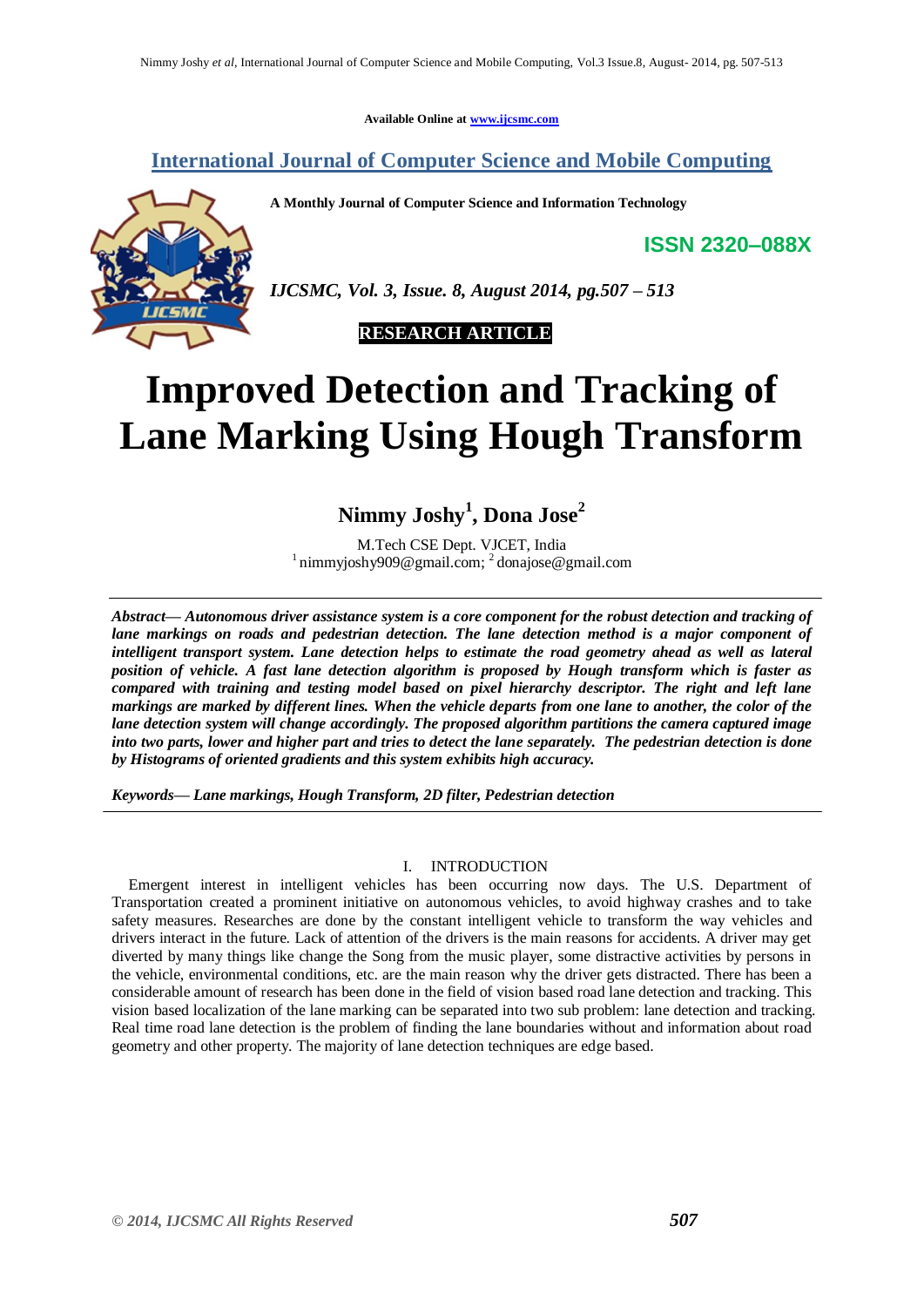

Fig. 1.Original image, Process image and Hough Transform image

Subsequent to an edge detection step, the edge based techniques arrange the detected edges into significant structure (lane markings) or fit a lane model to the discovered edges. In the contrast most of the edge based techniques use straight lines to represents the lane boundaries. Pedestrian detection is also important for autonomous vehicle to stop the vehicle.

# II. PROPOSED SYSTEM

 In image analysis, Hough Transform is used for feature extraction in digital image and computer vision processing. In a parameter space, the voting procedure is done from where object candidates are obtained as local maxima which is called as accumulator space which is clearly constructed by the Hough transform algorithm. We use this Hough Transform for Lane marking and detection in autonomous system. Two Lanes are detected and consecutive frames are taken, and the detected lanes are compared then we get to know whether the lanes are present or not. Pedestrian detection is important for an autonomous vehicle for stopping the vehicle to avoid road accidents.



Fig. 2.Flow chart of Overall System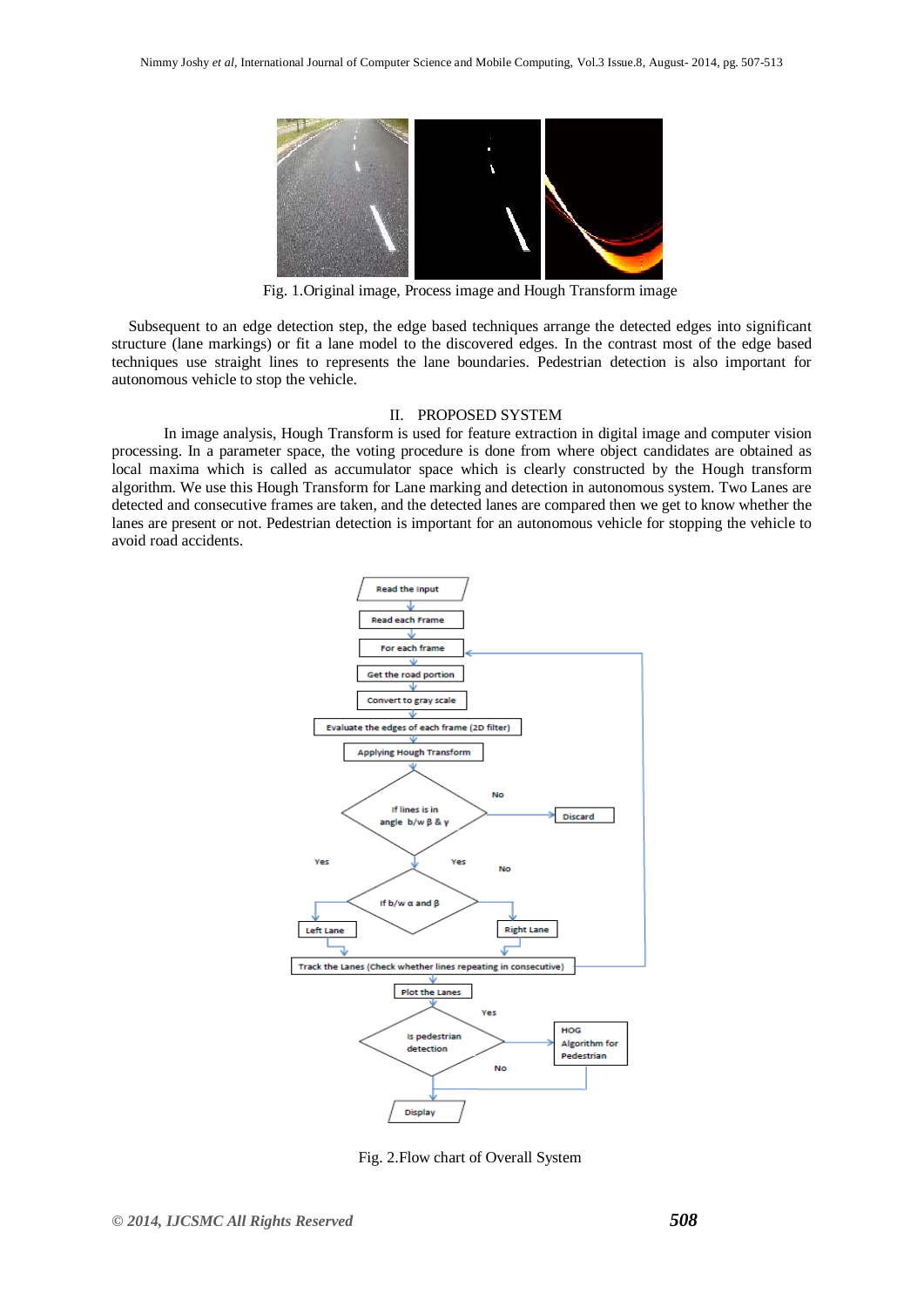#### A. System Overview

The lane detection is based on Hough Transform. The pedestrian detection is based on Histogram of Oriented Gradient (HOG) which is the best method of people detector which is implemented here to avoid road accidents. The fig .2 shows the overall system overview. Basically the input video is a road traffic system. The camera is mounted on the moving vehicle and each frame is taken one by one.

For each frame in the video get the road portion, convert to gray scale. The different edge of the image portion which was converted to gray scale is detected using the 2D filter. Then apply Hough transform to vote the largest line. If the line is not between β and γ, then discard. Else check whether if angle between  $\alpha$  and β, if yes, left lane and else case it is right lane. We plot the detected lines as lanes and continue tracking. The trajectory is continued as long as the lanes are detected in consecutive frames. Finally the detected lanes are plotted



Fig. 3.Taking the road portion from a frame.

# B. Modules

# 1. Segmentation of Road

The captured image is extracted into parts that the road part and non-road part. The road part consists of the lower image which includes the lanes that are to be detected. Remaining is the upper part of the image excluding the Road.

#### 2. Binarization

The method of converting an image of up to 256 gray levels to a black and white image is so called as Binarization. For this method we have to classify all pixels with values above this particular threshold value as white, and all the other pixels as black. This threshold value is selected.

# 3. Edge detection

A set of curved line segments termed as edges, are points at which the image brightness changes sharply. As the image brightness changes suddenly, more formally, and discontinuities the identification of the points in digital image is done by the edge detection process. Edge detection is done to find all the possible edges of the image. There are many types of edge detectors gradient and Laplacian filters. Here 2D filter is used to detect the edges

#### 4. Hough transform

Hough transform is used to vote the largest line in an image. The idea of Hough transform is explained in the next section

## 5. Adjacent frames

The adjacent frames are taken to mark the lanes on the road. If the frames has repeated large lines is identified as lanes

#### 6. Left and Right Lane

The left lane and right lanes are identified separately. The road portion is halved into two parts the right part is coloured with one colour and the left lane is coloured with another colour

#### 7. Line plotting

Next the lines are plotted with the highest count of pixels (Hough peak)

## 8. Pedestrian Detection

HOG (histograms of oriented gradient) is used for pedestrian detection [3]. Each 64×128 detection window is divided into 8×8 pixel cells and each group of 2×2 cells constitutes a block with a stride step of 8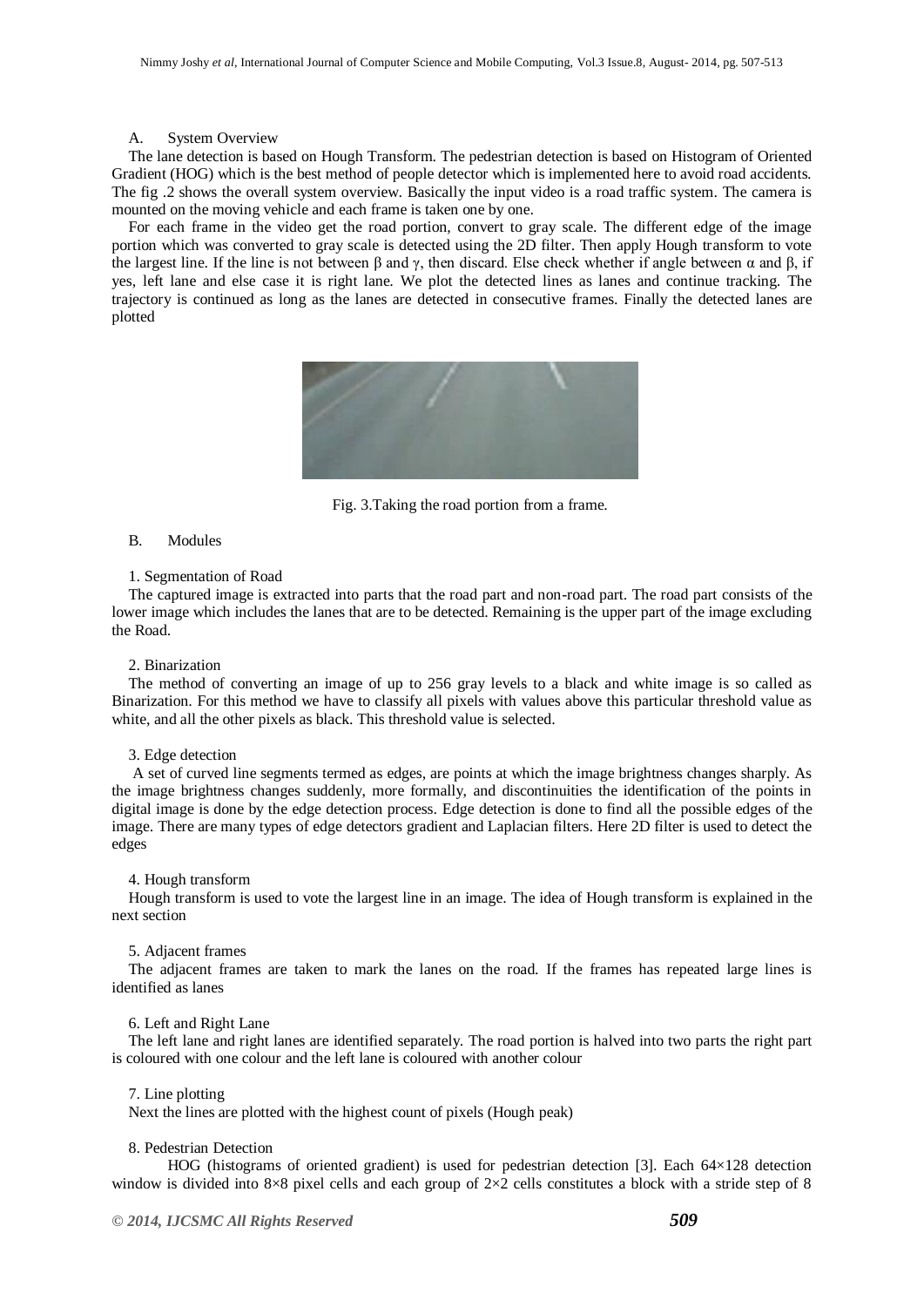pixels in both horizontal and vertical directions. Each cell consists of a 9-bin histogram of oriented gradients, whereas each block contains a 36-D concatenated vector of all its cells and normalized to an L2 unit length. A detection window is represented by 7×15 blocks, giving a total of 3780-D feature vector per detection window. The basic idea is that local object appearance and shape can often be characterized rather well by the distribution of local intensity gradients or edge directions, even without precise knowledge of the corresponding gradient or edge positions.



Fig. 5.Detection of Pedestrian using HOG

Basic idea of Hough Transform

The main idea is Hough transform. The Hough transform work on a Hough space in which each point uniquely identifies a line by an angle  $\Phi$  and perpendicular distance 'w' from the origin. All the points can have infinite number of lines through and all the points in Hough space with an intersection greater than a threshold is identified as a line which can be shown by the basic algorithm.

Hough space

Basically representation of line in the image space as a point in the plane is defined by (w,Φ). This is called Hough space in Hough Transform.



Fig. 6.A line in image space represented as point in Hough space.

C. Algorithm for Hough Transform For every possible line create ф and w An array A indexed by ф and w is created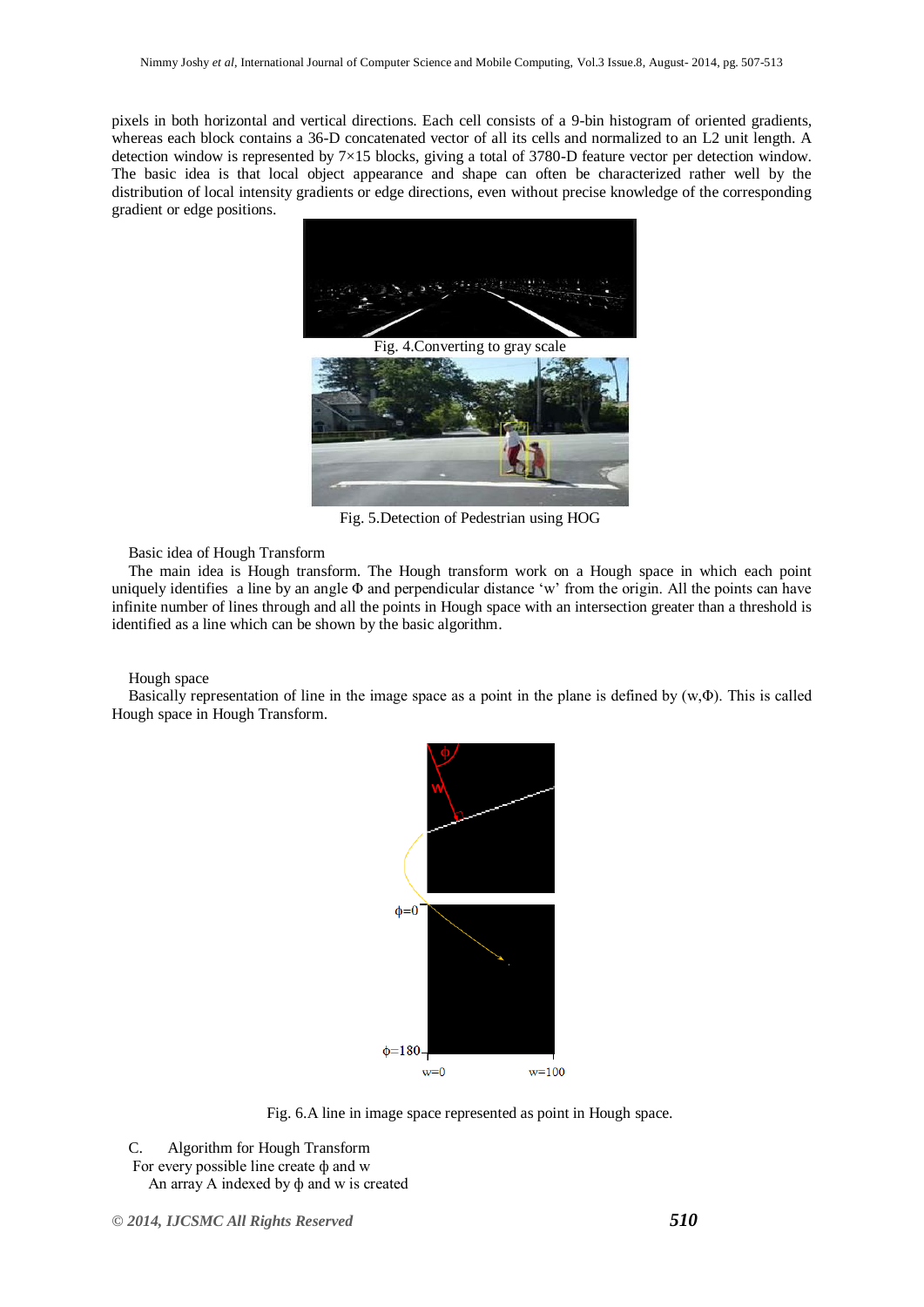```
For each point (x,y)
       For each angle ф
                w = x * cos(\phi) + y * sin(\phi)A[\phi,w] = A[\phi,w]+1End
End
```
Where, Threshold  $= h$  $A > h$ . Return a line



Fig. 7. Point voting in image space.



Fig. 8.Detection of lane markings using Improved Hough Transform

# III. IMPLEMENTATION DETAILS

The video is taken and each frame is taken, the Lower portion is changed to gray scale and edge is detected using 2D filter. The largest lines are detected using Hough transform. Then possible lanes are filtered out from the detected lines. In order to reduce false positives such as pavements and zebra crossings we check whether the lines repeating in consecutive frames, then continue tracking else apply Hough transform to find new lines. The repository value is compared with the value in the present frame and if the present frame has the largest value the count is increased.

A. Algorithm for detection and tracking of frames

Input: The video Output: The tracked video

Step1. Start

- Step2. Read the video.
- Step3. Read each frames one by one.

Step4. Take the lower portion (road portion) of each frame.

- 4.1 Convert to gray scale.
- 4.2 Find the edges in the gray scale image using 2D Filter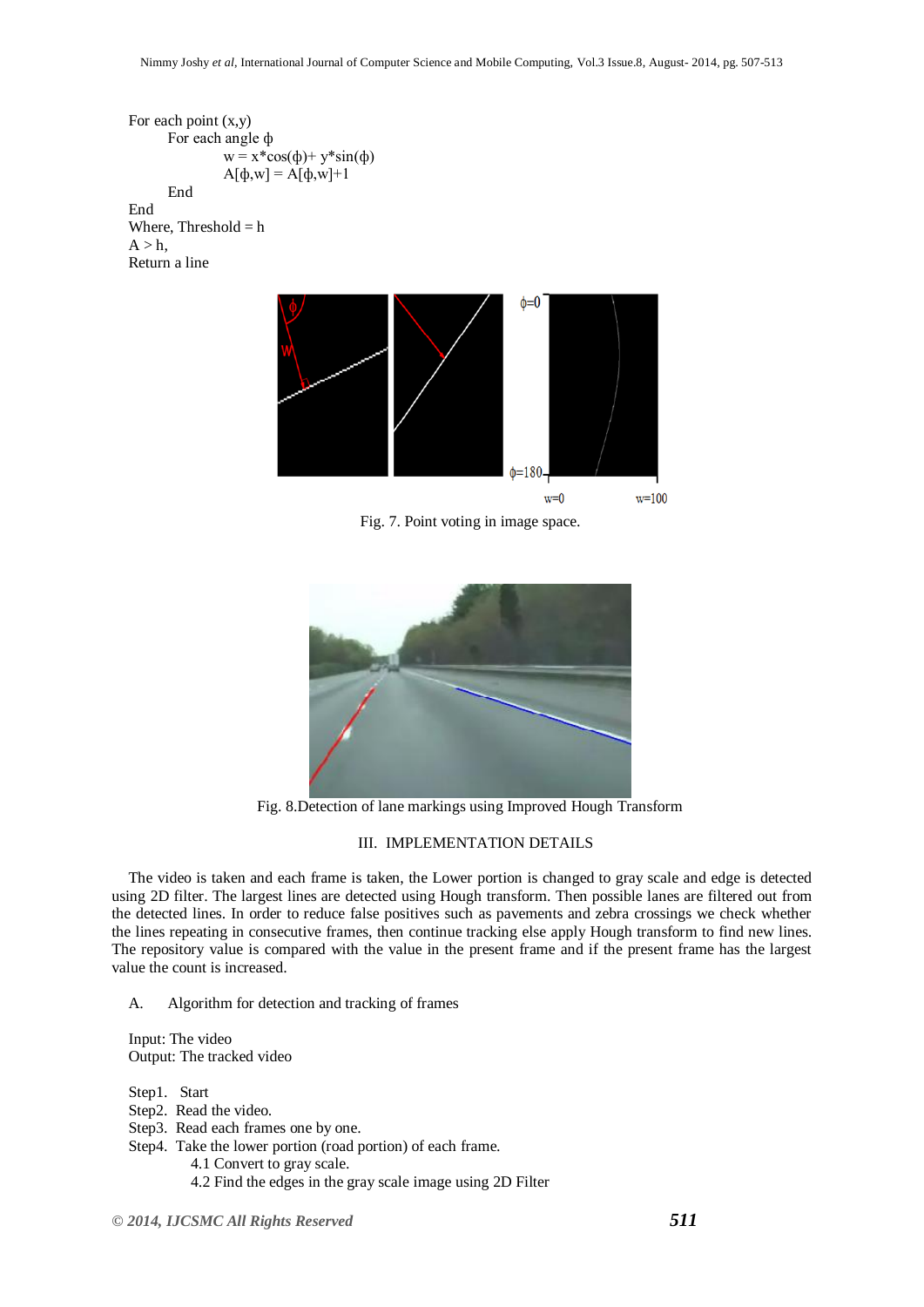- 4.3 Detect all possible lines in the edge map using Hough Transform.
- Step5. Filter out the possible lanes from the detected lines.
- Step6. Reduction of false positives
	- 6.1 Track the selected positive lines in the consecutive frames.
	- 6.2 Check whether the lines are repeating in the consecutive frames.

Step7. End

# IV. EXPERIMENTAL RESULTS

The proposed lane marking technique has been evaluated and compared with an existing lane detection method in the same scenario. The objective is to evaluate the execution time using the proposed technique with respect to the number of frames and seconds. All the experiments were conducted on an Intel Core 2.40 GHz PC with 6 GB of memory. All the algorithms were implemented using MATLAB.

A. Analysing Computation Time by Hough transform

In order to check if the proposed method is able to reduce the overall computation time caused by Hough transform method. Here, time required for the method to track and detect lanes by training and testing of frames takes huge amount of time. Figure 9 shows how much the execution time is reduced using the proposed method as compared to the existing lane detection method. In this figure, time required for solving Hough transform is represented by running the video.



#### V. CONCLUSION

Lane detection is important because it is an integral part of autonomous vehicle control system. Lane detection and pedestrian tracking system using Hough transform and Histogram of gradients respectively is proposed. The system is much faster in terms of execution time compared to the existing approaches.

# **REFERENCES**

[1] Raghuraman Gopalan, Member, IEEE, Tsai Hong, Michael Shneier, and Rama Chellappa, Fellow, IEEE"A Learning Approach Toward Detection and Tracking of Lane Markings "IEEE Transaction On Intelligent Transportation Systems, VOL. 13, NO. 3, September 2012

[2] Avreen Kaur Bajwa, Ravreet Kaur, "Fast Lane Detection using improved Hough Transform,"Avreen et al. / Journal of Computing Technologies Vol 2, Issue 5 ISSN 2278 – 3814,2013. [3] Yingdong Ma, Xiankai Chen, and George Chen, "Pedestrian Detection and Tracking Using HOG and Oriented-LBP Features,"E. Altman and W. Shi (Eds.): NPC 2011, LNCS 6985,2011.

[4] Y. Wang, E. Teoh, and D. Shen, "Lane detection and tracking usingB-snake," Image Vis. Comput., vol. 22, no. 4, pp. 269–280, Apr. 2004.

[5] N. Apostoloff and A. Zelinsky, "Robust vision based lane tracking using multiple cues and particle filtering," in Proc. IEEE Intell. Veh. Symp., Jun. 2003, pp. 558–563.